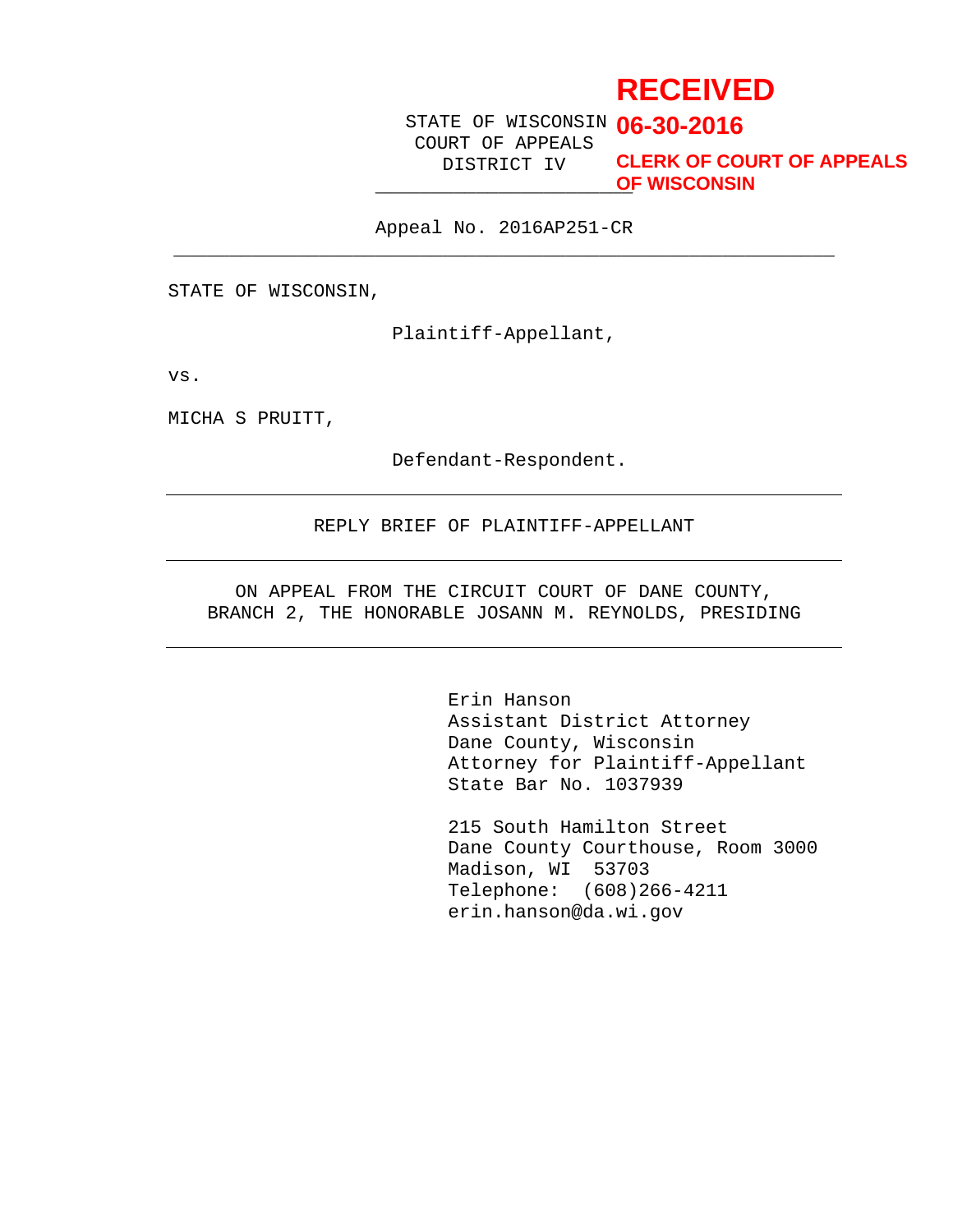# **TABLE OF CONTENTS**

| TABLE OF AUTHORITIES ii |  |  |  |  |  |  |  |  |  |  |
|-------------------------|--|--|--|--|--|--|--|--|--|--|
|                         |  |  |  |  |  |  |  |  |  |  |
| CONCLUSION $\ldots$ 11  |  |  |  |  |  |  |  |  |  |  |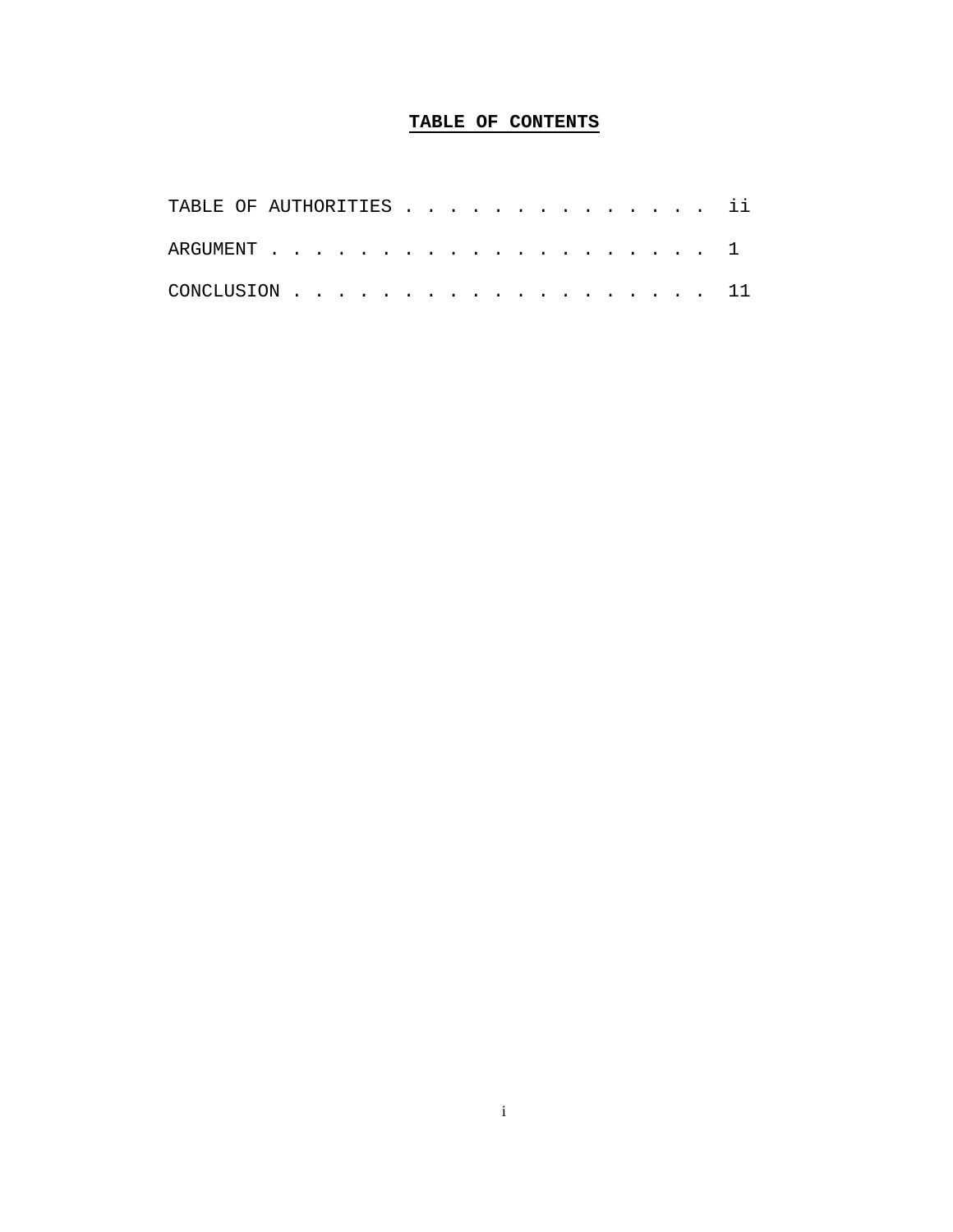# **TABLE OF AUTHORITIES**

#### **CASES CITED PAGE(S)**

| State v. Kandutsch, 2011 WI 78, ¶ 60, 336                                      |  |
|--------------------------------------------------------------------------------|--|
| Wis. 2d 478, 799 N.W.2d 865 9                                                  |  |
| State v. Shanks, 1002 WI App 93, 1 6, 253<br>Wis. 2d 600, 644 N.W.2d 275 4,7,8 |  |
| State v. Smith, 2002 WI App 118, 15, 254<br>Wis. 2d 654, 648 N.W.2d 15 3       |  |
| State v. Venneman, 180 Wis. 2d 81, 96, 508<br>N.W., 2d 404 (1993) 7            |  |
| State v. Wedgeworth, 100 Wis. 2d 514, 536,<br>302 N.W.2d 810 (1981) 9          |  |

#### **STATUTES CITED**

|  | Wis. Stat. § 807.13 2,3   |  |  |  |  |  |  |                               |
|--|---------------------------|--|--|--|--|--|--|-------------------------------|
|  |                           |  |  |  |  |  |  | Wis. Stat. § 906.11 1-3,4,6,7 |
|  | Wis. Stat. § 967.01 2     |  |  |  |  |  |  |                               |
|  | Wis. Stat. § 967.04 6     |  |  |  |  |  |  |                               |
|  | Wis. Stat. § 967.08 1-3,6 |  |  |  |  |  |  |                               |
|  | Wis. Stat. § 971.105 8    |  |  |  |  |  |  |                               |
|  | Wis. Stat. § 972.11(2m) 8 |  |  |  |  |  |  |                               |

# **Other Authorities Cited**

Wisconsin Jury Instructions – Criminal (2015) 300 Credibility of Witnesses . . . . . . . . 8,10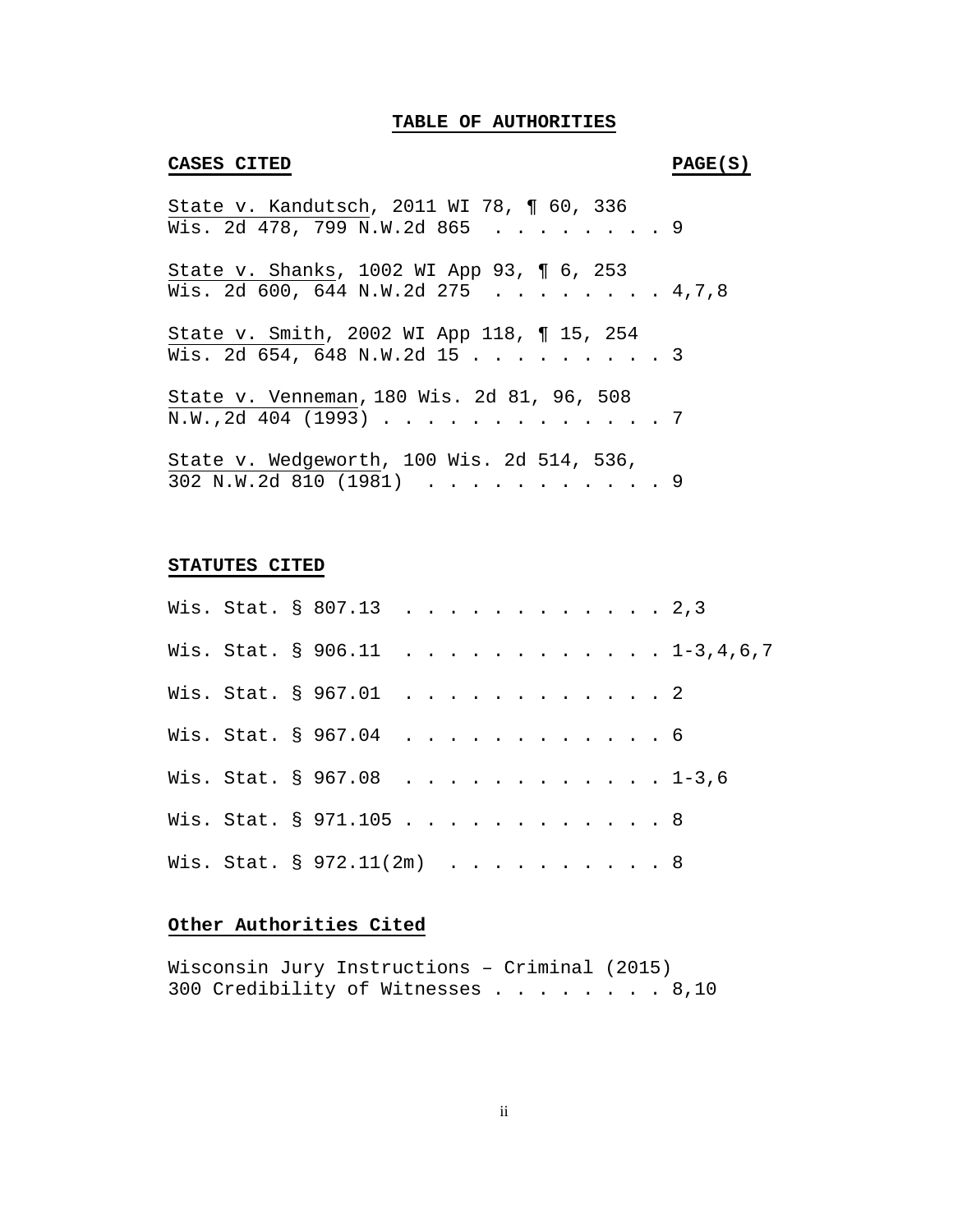#### **ARGUMENT**

#### **I. Wisconsin Statute Section 967.08 controls**

Pruitt's argument that Wis. Stat. § 967.08 does not apply to the issue in this case is contrary to the trial court's ruling and the law. The trial court considered Wis. Stat. § 967.08. (40:7; Plaintiff-Appellant's Appendix A-7) ("...I take into consideration 967.08."). The trial court, however, believed that Wis. Stat. § 906.11 controlled over § 967.08. (40:7; App. A-7; 41:10; App. A-26) ("But I think that you will find there is no case on point interpreting that statute (967.08) in conjunction with the Court's decision to control its proceedings..."; "…under 906.11 I am of the view that the Court has some latitude in controlling the proceedings in the court and the presentation of evidence and witnesses.").

Pruitt argues that Wis. Stat. §967.08 applies only to entire proceedings, not to individual parts of each proceeding. (Pruitt's Brief, p. 9-11). Pruitt, however, fails to explain why individual portions of a proceeding should be allowed to be conducted over the telephone, if the entire proceeding is not allowed to be conducted by telephone. If the legislature and/or supreme court believed that the rules should not allow a proceeding to be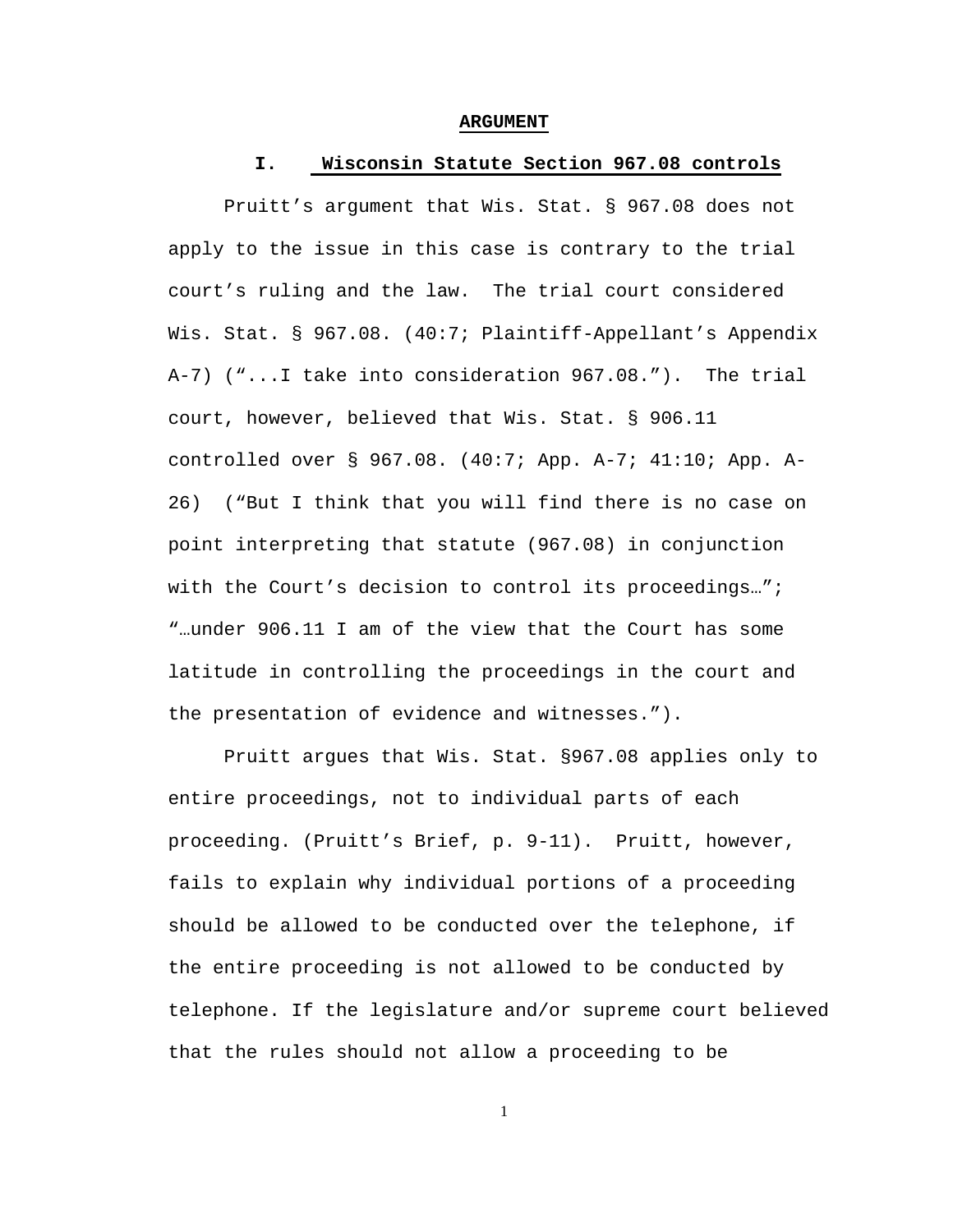conducted by telephone, surely their reasoning and intent applies to the discrete parts of the proceeding, not just the sum of those parts.

Pruitt attempts to downplay the importance of Wis. Stat. § 967.08 by arguing that it is just one section, nestled between statutes that discuss court commissioners and waiting areas. (Pruitt's Brief, p. 8). However, Pruitt fails to recognize that according to Wis. Stat. § 967.01, chapters 967 through 979 of the Wisconsin Statutes are referred to as "the criminal procedure code" and "shall be interpreted as a unit." Wis. Stat. § 967.01.

Wisconsin Stat. § 967.08 applies to criminal proceedings and matters that may be conducted by telephone. It is part of the larger criminal procedure code.

Other statutes address telephone testimony in civil trial and proceedings. *See* Wis. Stat. § 807.13. Wisconsin Stat. § 807.13(2) addresses that telephone testimony can be taken in civil evidentiary proceedings, when certain considerations are met. The Judicial Council Note even addresses that the language in Wis. Stat. § 807.13(2)(c)(intro.) was changed to conform to the language used in other statutes relating to the use of telephonic procedures in judicial proceedings, including Wis. Stat. §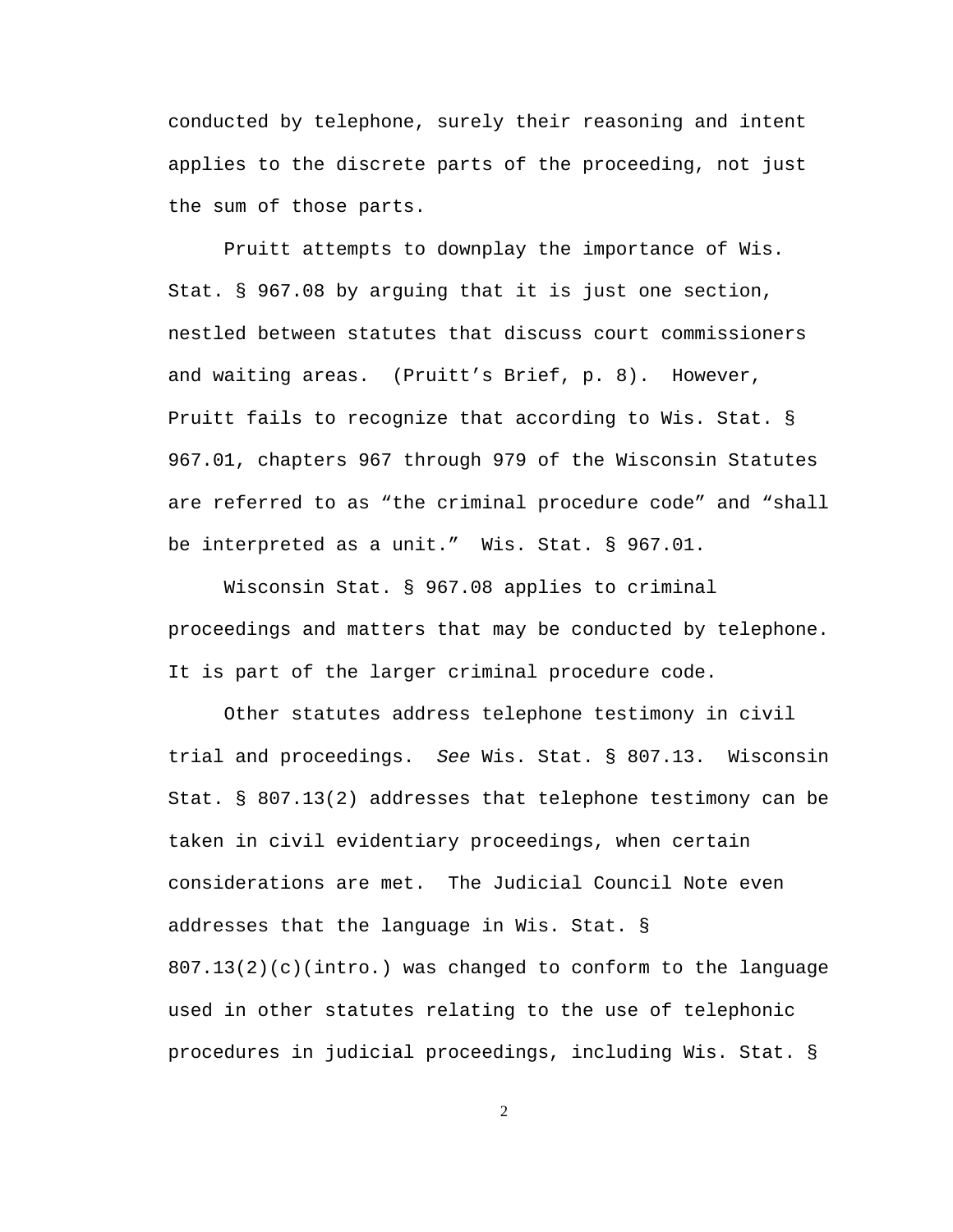967.08. *See* Wis. Stat. § 807.13, Judicial Council Note, 1990. This is further proof that telephone testimony in a criminal jury trial was considered by the law-makers and was not included in Wis. Stat. § 967.08.

Wisconsin Stat. § 906.11 does give the court discretion in its control over the presentation of evidence at trial; it is an evidentiary rule. However, the discretion given to the court by Wis. Stat. § 906.11 is not unfettered, and must give way when the exercise of discretion runs afoul of other statutory provisions that are not discretionary. *See State v. Smith*, 2002 WI App 118, ¶ 15, 254 Wis. 2d 654, 648 N.W.2d 15 (*citing Waters ex rel. Skow v. Pertzborn*, 2001 WI 62, ¶ 31, 243 Wis. 2d 703, 627 N.W.2d 497). The proceedings which are —and are not allowed to be conducted by telephone are not discretionary, and thus the trial court's discretion under Wis. Stat. § 906.11 must give way because it runs afoul of Wis. Stat. § 967.08. Wisconsin Stat. § 967.08 is the more specific statute and is controlling.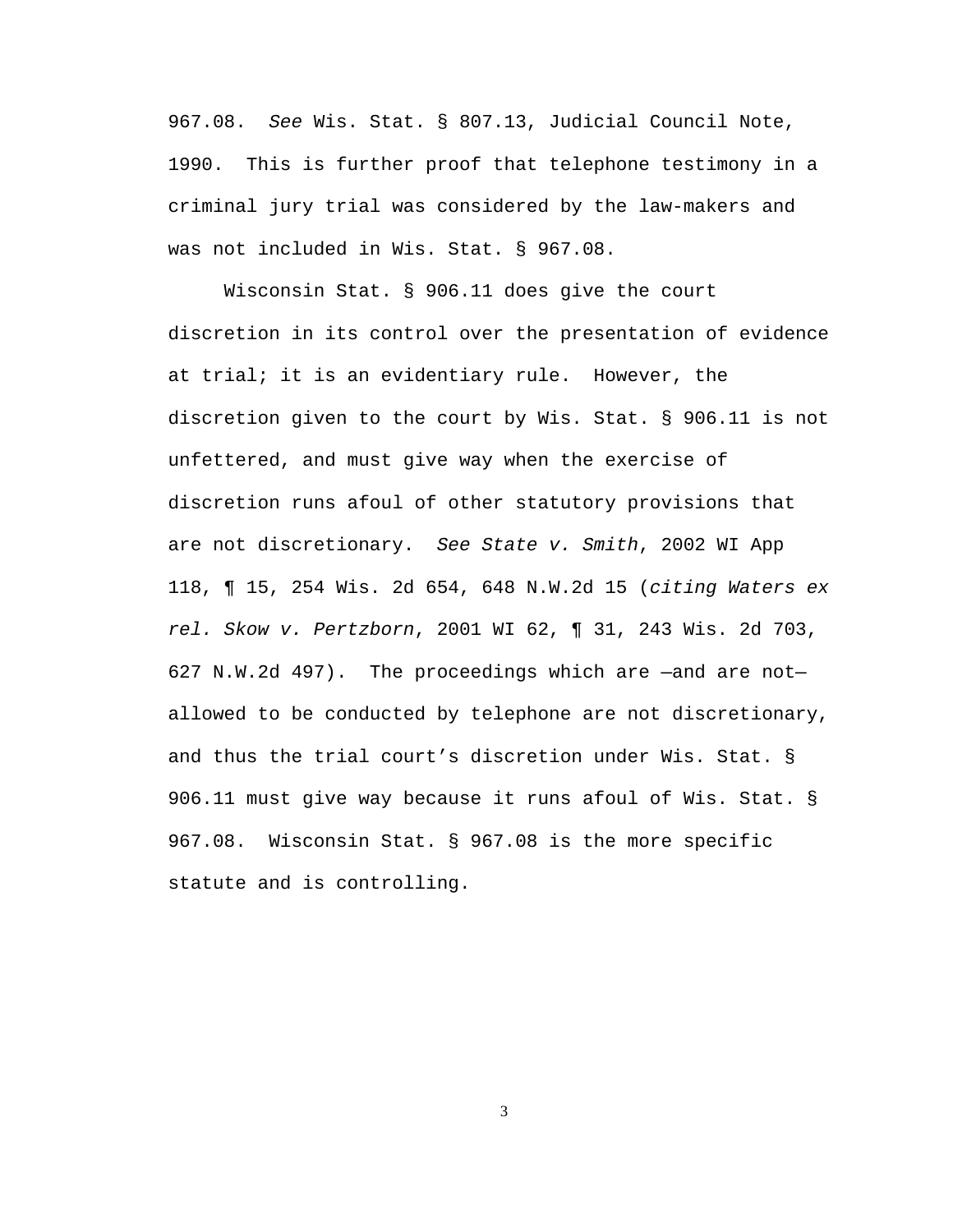# **II. Even if Wisconsin Statute Section 906.11 applies, the trial court erroneously exercised its discretion**.

The term "discretion" contemplates an exercise of judicial judgment based on three factors: (1) the facts of record, (2) logic and (3) the application of the proper legal standards. *See State v. Shanks*, 1002 WI App 93, ¶ 6, 253 Wis. 2d 600, 644 N.W.2d 275 (*citing Shuput v. Lauer*, 109 Wis. 2d 164, 177-78, 325 N.W.2d 321 (1982)). The Court of Appeals will affirm trial courts if the trial court has undertaken a reasonable inquiry and examination of the facts as the basis of its decision and has made a reasoned application of the appropriate legal standard to the relevant facts in the case. *See Shanks* at ¶ 6 (*citing Hedtcke v. Sentry Ins. Co.*, 109 Wis. 2d 461, 471, 326 N.W.2d 727 (1982)).

Here, the court considered very few facts before making her determination. The trial court's logic appeared to be that she has the discretion, so she was going to use it. (40:6; App. A-6) ("And I find under 906.11 that I have the discretion and I am going to allow the defense to call (the witness) by telephone."). The facts the trial court did consider were that the jury was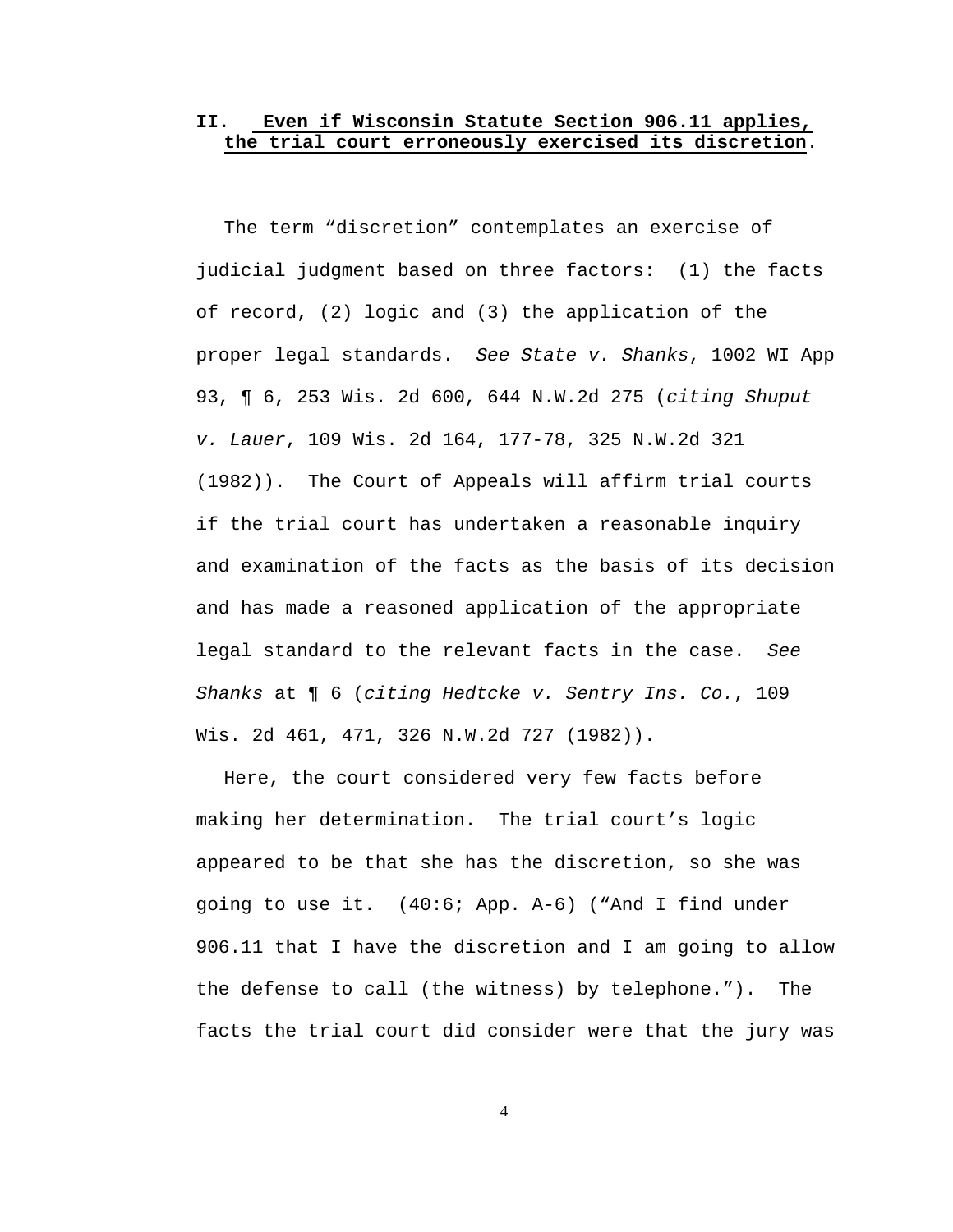selected, that the case arose from an August 2014 incident, it was a misdemeanor charge, and that the defendant's confrontation rights were not at issue. (40:6; App. A-6). The trial court did not consider that it was the defense who was not able to present their witness in court, gave no reasoning for not securing the presence of the witness ahead of the jury selection, and did not give the State or trial court notice of the unavailability of the witness until after the jury had been impaneled. (401:2-3; App. A-2,A-3).

*After* making the ruling, the court did say, "I'm sure that you can effectively cross-examine him…" but did not supply any reasoning as to how the State could effectively cross-examine a witness over the telephone about what the witness observed at the scene and did not mention how the State would be able to show the witness a video and cross-examine using the video. (40:8; App. A-8).

At the reconsideration hearing, the trial court upheld its prior decision to allow the witness to testify by telephone. (41:9-10; App. A-9-10). The only facts considered by the trial court in reaffirming its decision were the year the incident occurred, the jury being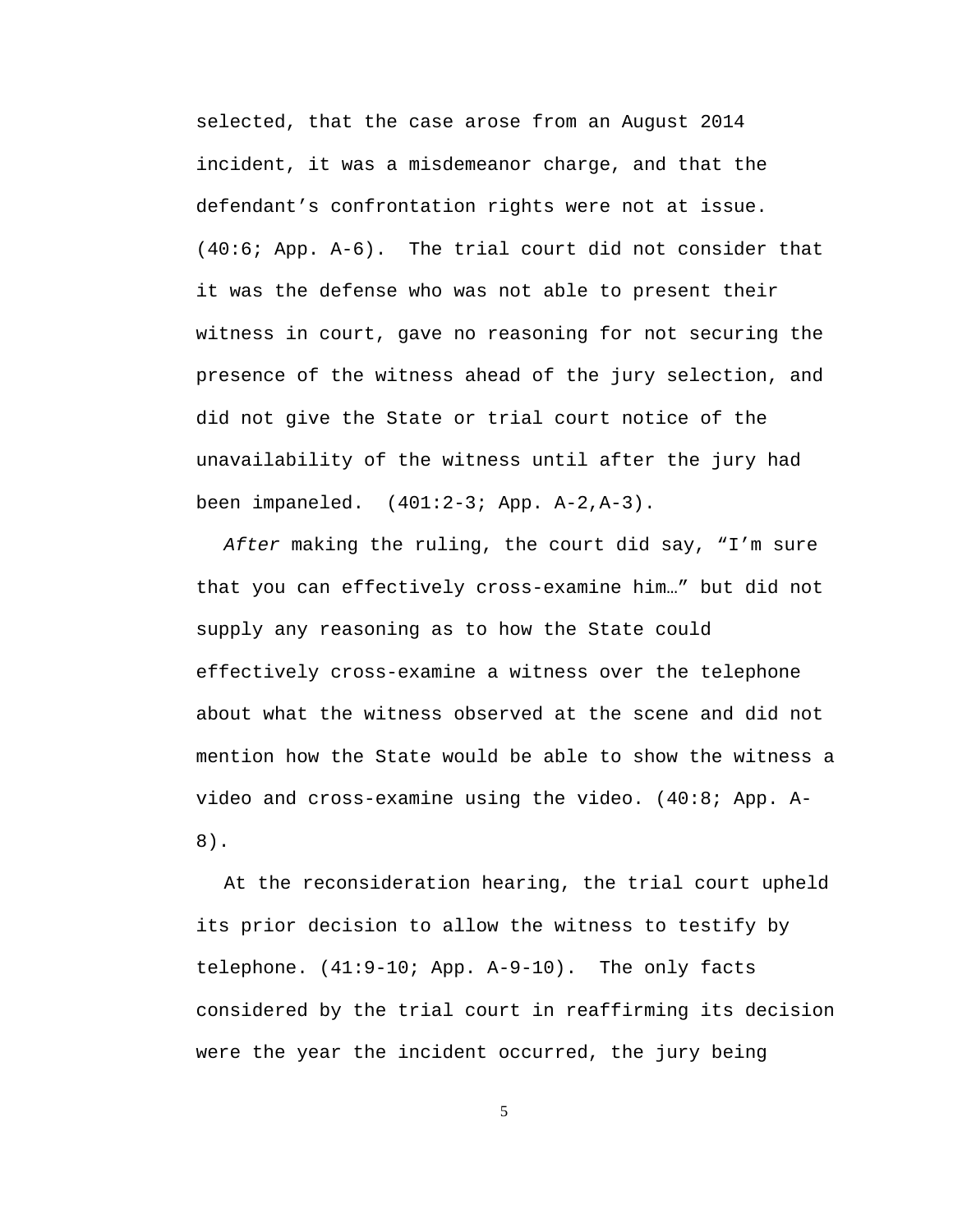impaneled, the witness being on the State's witness list, and the State deciding not to call the witness. (41:9; App. A-9). The trial court seemed to take issue with the fact that this was "the second time in recent history" that the State objected to a defense witness appearing by telephone. (41:9; App. A-9). However, the court did not recite the underlying facts and reasoning of that case or the reasoning of why it applied to this case.<sup>[1](#page-8-0)</sup>

The State also believes that the trial court did not apply the proper legal standards when it chose to ignore Wis. Stat. § 967.08. The trial court also failed to address other statutory provisions that are available for unavailable witness's testimony to be received. *See*, e.g., Wis. Stat. § 967.04 and §§ 885.50-885.64. The trial court also failed to consider exclusion of the witness.

For all of the above reasons, the State believes that even if Wis. Stat. § 906.11 is the controlling authority, the trial court erroneously exercised its discretion.

<span id="page-8-0"></span><sup>&</sup>lt;sup>1</sup> Pruitt's brief states that "The court further explained its belief that the state's objection to proceeding with the witness testifying by telephone was interfering with the overall question of determining guilt or innocence." (Pruitt's Brief 16). However, the trial court actually said was "…the State has instead of allowing a timely trial to proceed when everybody is ready and the jury has been drawn…has in my opinion obstreperously interfered with our ability to proceed on a minor witness to the overall hearing and determination of guilt or innocence." (41:9-10; App. A-25, A-26). The State asserts that the trial court was describing that the witness was minor to the overall hearing and determination of the jury, not that the State was interfering with the determination of guilt or innocence.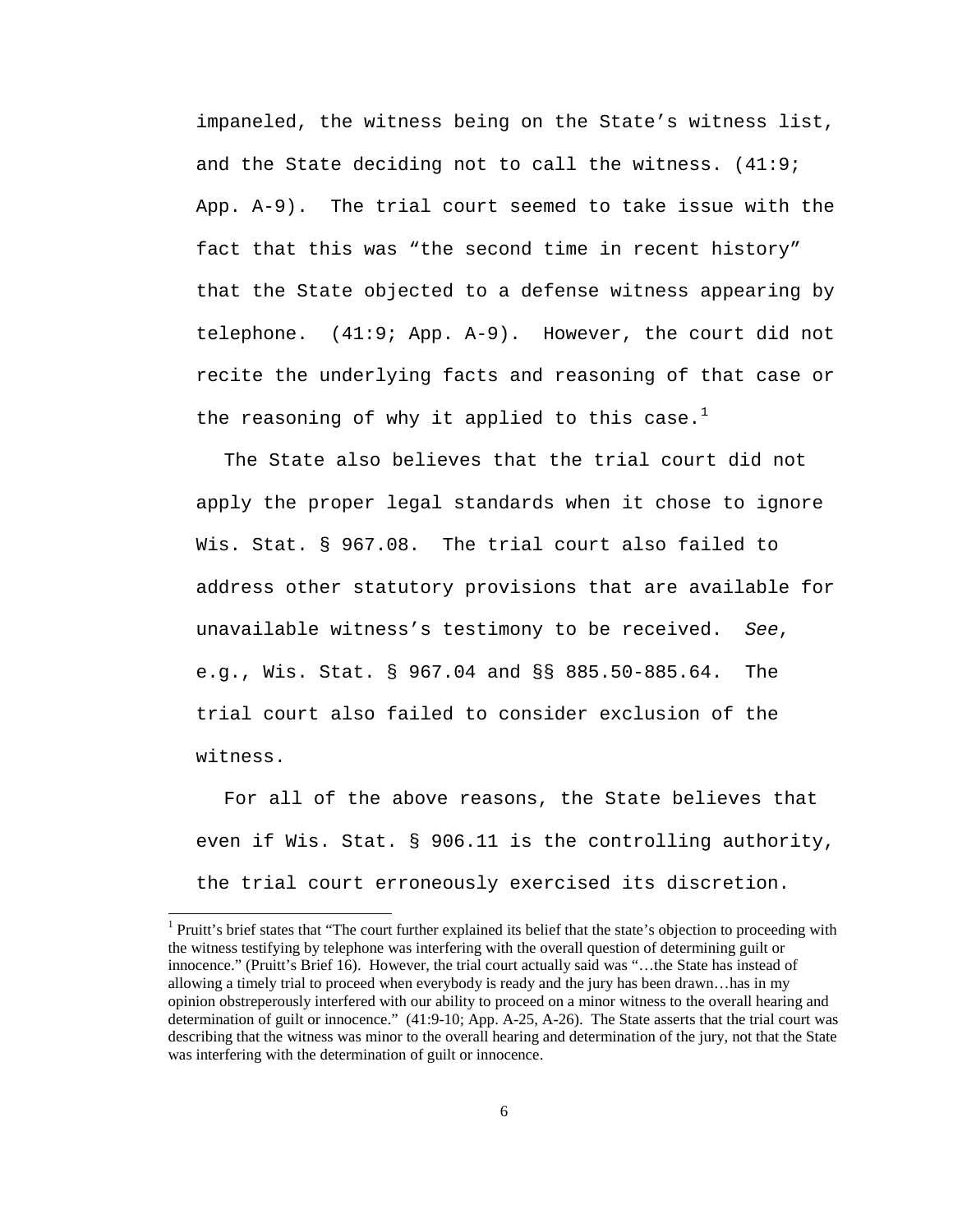#### **III. Pruitt's reliance on Shanks is misplaced**

Pruitt relies on *State v. Shanks* as an example of an appropriate exercise of discretion under Wis. Stat. § 906.11. (Pruitt's Brief, p. 17). Pruitt agrees that the specific circumstances of the cases are distinguishable, but Pruitt overlooks that while *Shanks* allows the court to allow a mode of interrogation that is not expressly described by other statutory provisions (a child sitting on a grandmother's lap while testifying), it differs from our case because the mode of interrogation (telephone testimony)is prohibited by a statutory provision. Telephone testimony during a jury trial is prohibited by Wis. Stat. § 967.08 since it is not among the specific alternatives listed. *See State v. Vennemann*, 180 Wis. 2d 81, 96, 508 N.W.,2d 404 (1993).

Further, *Shanks* is distinguishable because the court was attempting to protect the emotional well-being of a child witness. *See Shanks*, 253 Wis. 2d 600, ¶ 10. The *Shanks* court noted that courts have fashioned rules to protect a child, taking into effect the traumatic effect of testifying, of facing a defendant and of being subject to cross-examination. *See id.* (citation omitted). The trial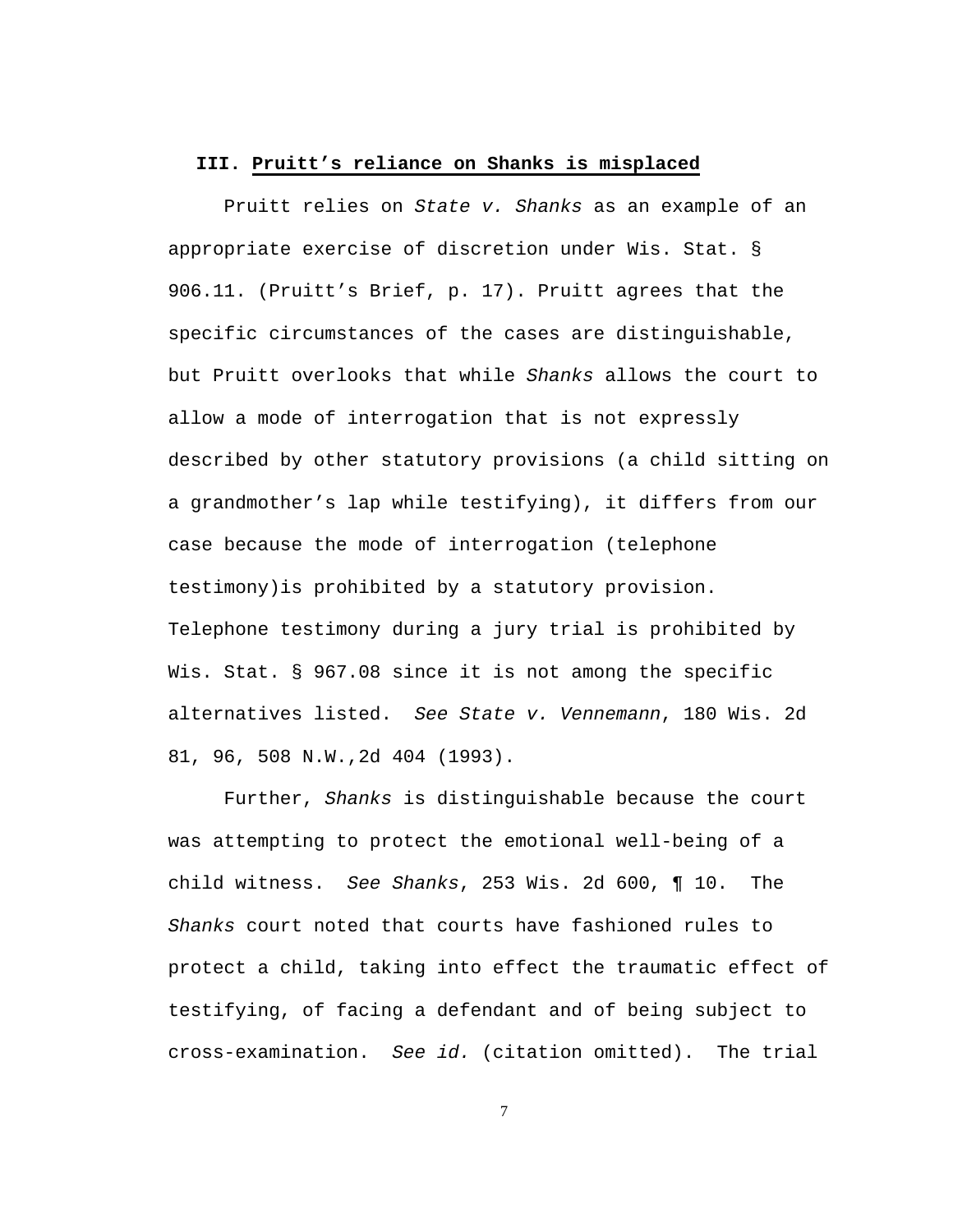court in *Shanks*, used its discretion in allowing the child victim to sit on her grandmother's lap, while specifically noting that the jury could still see the witness. *See id.* at ¶ 11. Other statutes give special deference to child victims. *See* Wis. Stat. §§ 971.105 and 972.11(2m). No such statutes exist that give special deference to defense witnesses that the defense failed to secure for trial. In our case, the trial court allowed a different mode of interrogation, telephone testimony, despite failing to make any findings of why it was necessary; certainly there was no discussion about the defense witness needing protection.

Throughout *Shanks*, mention is made of the jury being able to determine the credibility of the witness by their viewing of the witness. *See id.*, e.g., at ¶ 8, 9, 11. Mention is also made of the trial court affording the victim as much protection as was consistent with the defendant's constitutional rights. *See id.* at ¶ 12 (citation omitted). *Shanks* thus underscores the State's position that juries should be given the opportunity to view witnesses and to make judgments as to their credibility based on those observations. *See* Wis. JI-Criminal 300 (2015). Consideration of the rights of the victim in *Shanks* is of equal import as protecting the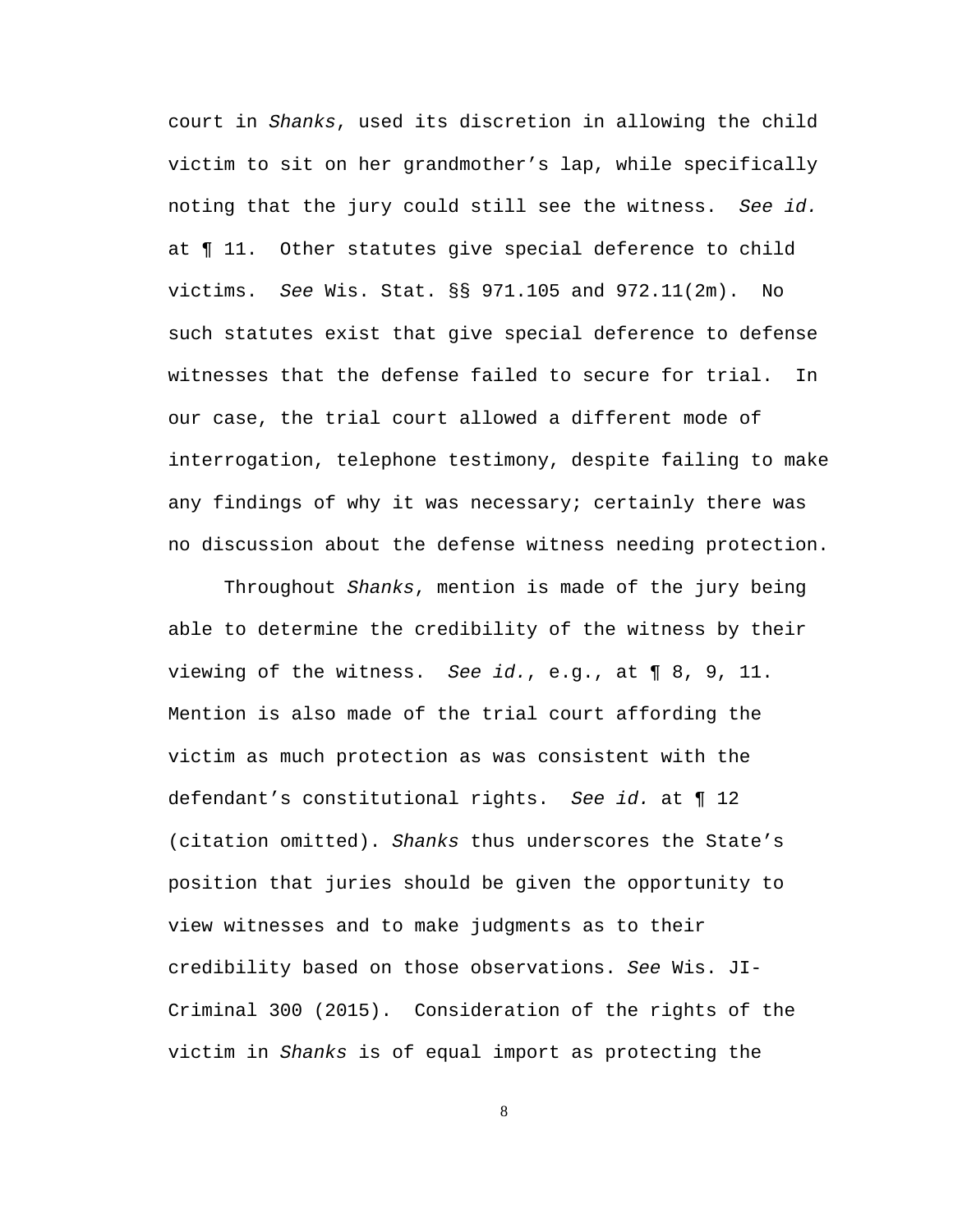rights of the victim in our case and protecting the importance of prosecutorial cross-examination of the testimony of a defense witness. *See State v. Wedgeworth*, 100 Wis. 2d 514, 536, 302 N.W.2d 810 (1981) (citation omitted).

# **IV. A hearsay statement is not equivalent to telephonic testimony**

Pruitt uses hearsay statements as an example of when in-person credibility determinations are not essential. (Pruitt's Brief, p. 20). However, this is basically a comparison of apples to oranges. Allowing for a singular statement, that fits well-established exceptions to the hearsay rules, is not comparable to allowing the full testimony of a defense witness to be taken by telephone, outside the visual observations of the jury. The hearsay rule is designed to protect against the four testimonial infirmities of ambiguity, insincerity, faulty perception, and erroneous memory. *See State v. Kandutsch*, 2011 WI 78, ¶ 60, 336 Wis. 2d 478, 799 N.W.2d 865. The allowable hearsay exceptions have guarantees of trustworthiness, and, in fact, often require a judge to rule on whether there are indicia of reliability before they are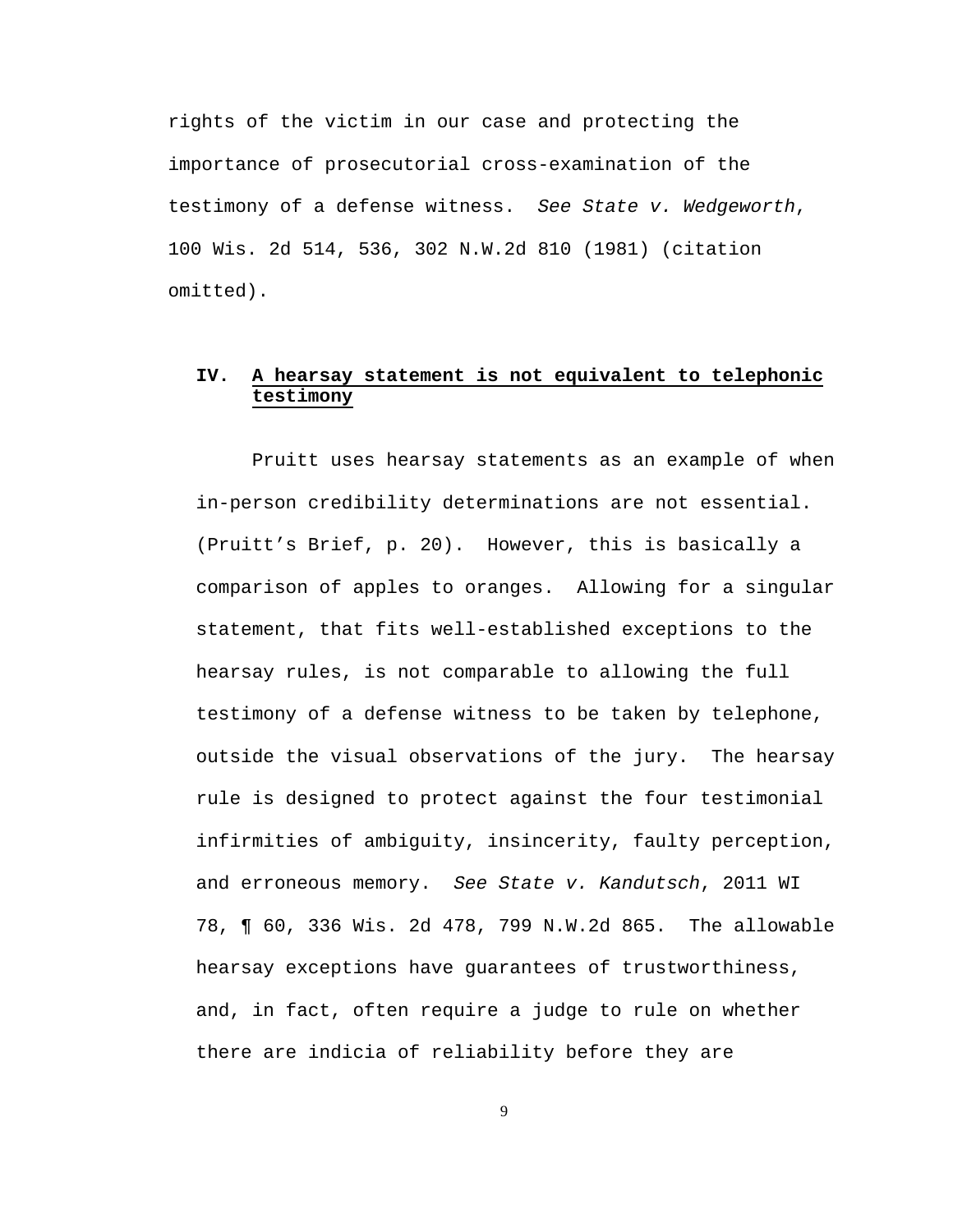admitted. Some exceptions even require authentication witnesses before they are permitted.

The proposed telephonic testimony, not just a single statement, by an out-of-court defense witness has no such comparable indicia of reliability and has no inherent guarantees of trustworthiness. The trial court did not make any findings of guarantees of trustworthiness of the witness's proposed testimony. Indeed, the jurors are "the sole judges of the credibility...of the witnesses..." Wis. JI-Criminal 300 (2015). The trial court's ruling in Pruitt's case prevents the jurors from performing their function as the sole judges of credibility, and thus should be overturned.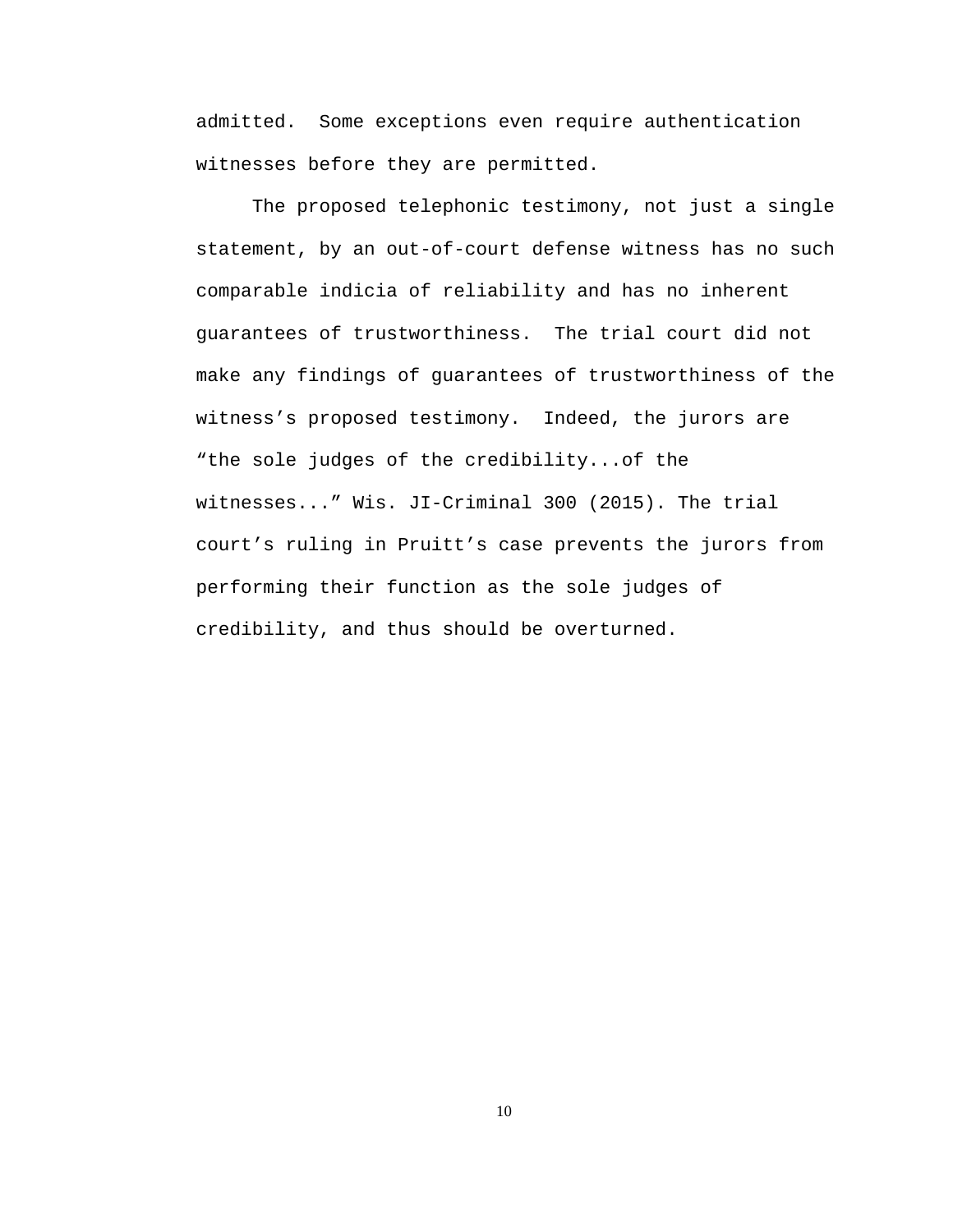### **CONCLUSION**

For the reasons offered in the State's principal brief and in this reply brief, this court should reverse the circuit court's order allowing for telephonic testimony at a criminal jury trial, over the objection of the State.

> Erin Hanson Assistant District Attorney Dane County, Wisconsin Attorney for Plaintiff-Appellant State Bar No. 1037939

215 South Hamilton Street Dane County Courthouse, Room 3000 Madison, WI 53703 Telephone: (608)266-4211 erin.hanson@da.wi.gov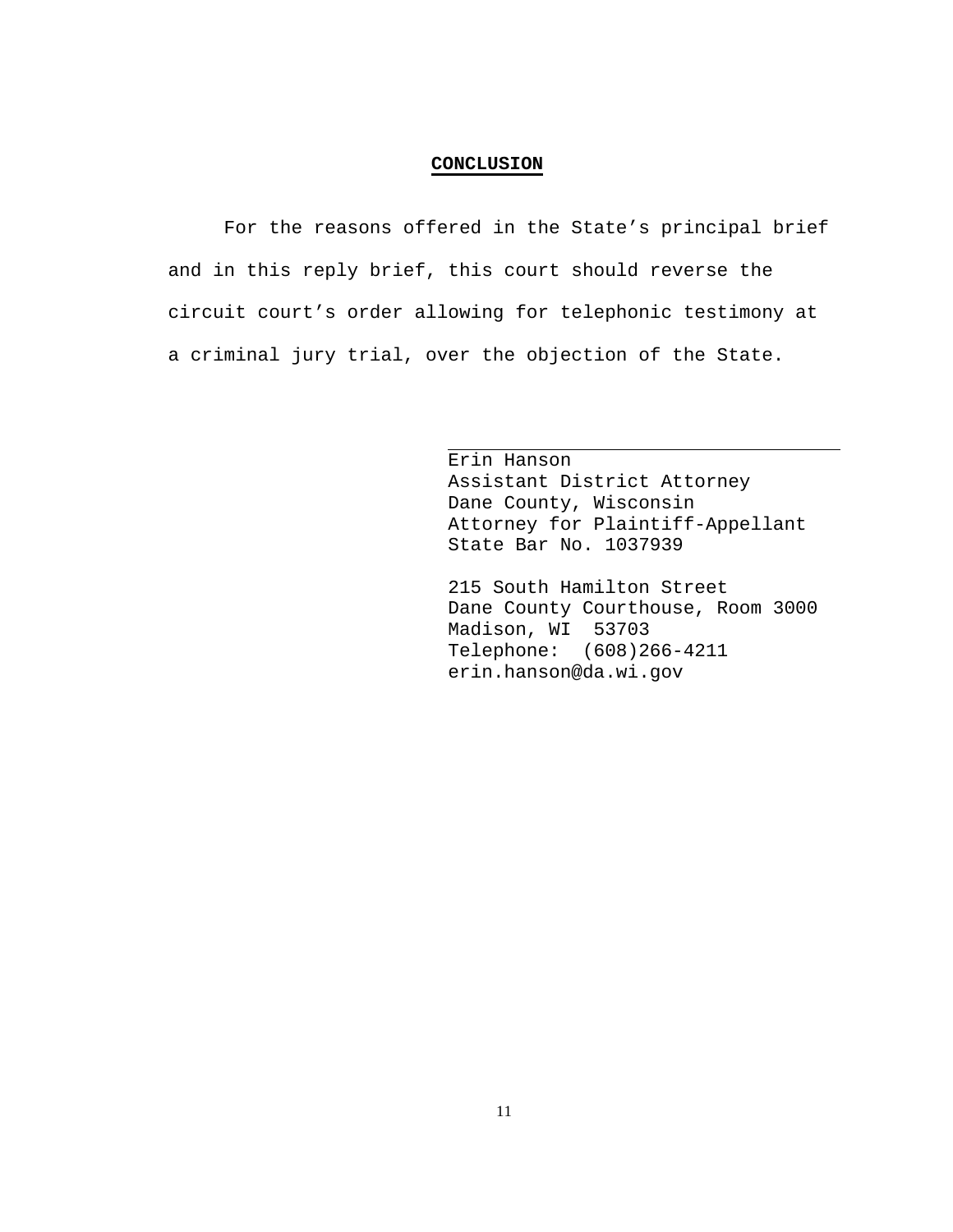#### **CERTIFICATION**

I certify that this reply brief conforms to the rules contained in sec. 809.19(8)(d) for a brief produced using the following font:

> Monospaced font: 10 characters per inch; double spaced; 1.5 inch margin on left side and 1 inch margins on the other 3 sides. The length of this brief is 11 pages.

Dated: June 30, 2016

\_\_\_\_\_\_\_\_\_\_\_\_\_\_\_\_\_\_\_\_\_\_\_\_\_\_\_\_\_\_\_

Signed,

Attorney